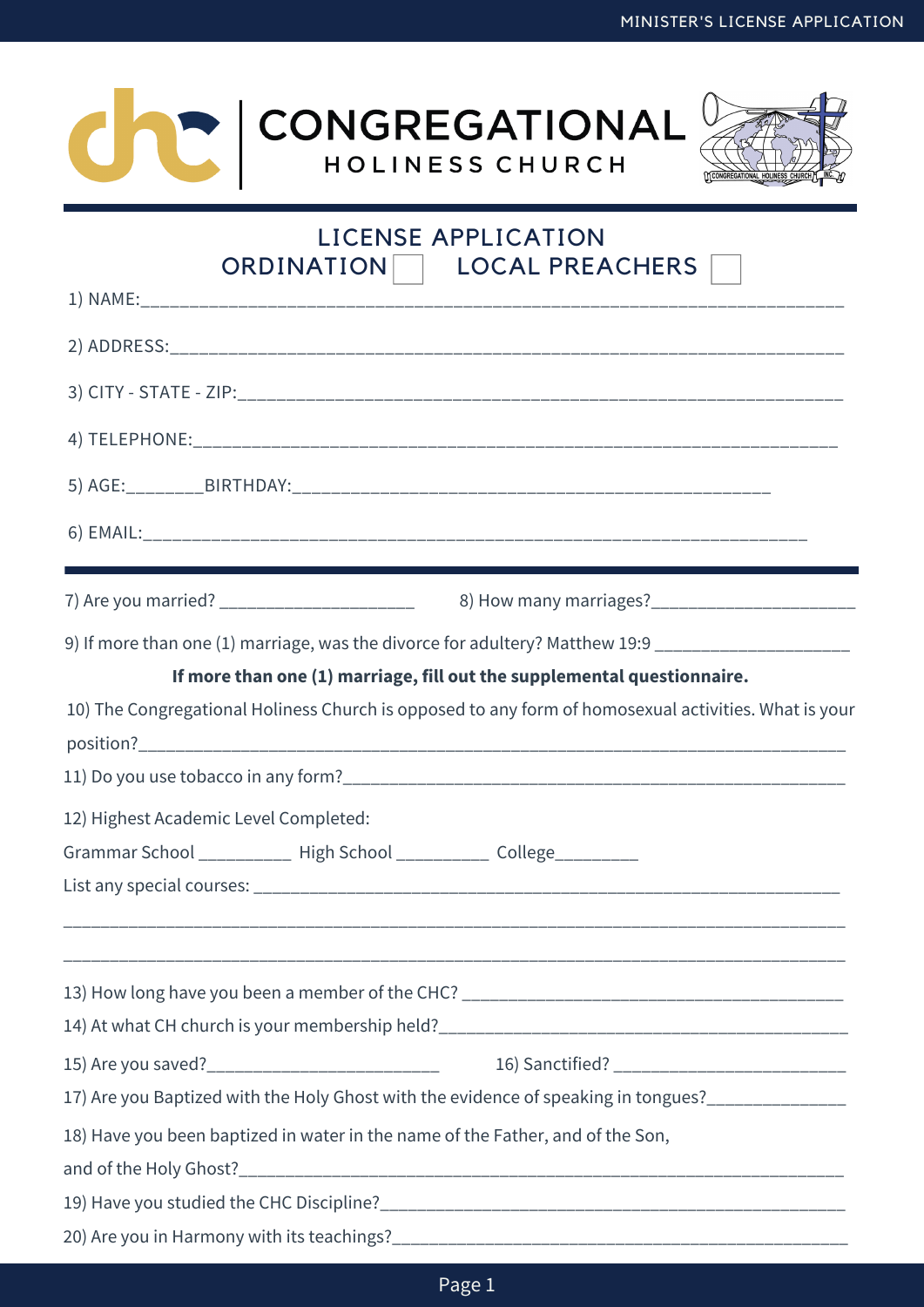## MINISTER'S LICENSE APPLICATION

| 22) Do you pay tithes according to the plan set forth in the Discipline?___________________________ |  |                                         |  |
|-----------------------------------------------------------------------------------------------------|--|-----------------------------------------|--|
|                                                                                                     |  |                                         |  |
| 23) Have you held license with any other denomination or independent church? _________________      |  |                                         |  |
|                                                                                                     |  |                                         |  |
|                                                                                                     |  |                                         |  |
| 24) Will you cooperate with, and esteem your District and General Officials?_______________________ |  |                                         |  |
|                                                                                                     |  |                                         |  |
| 26) Will you promote loyalty by attending the Quarterly and Semi-Annual District Conferences and    |  |                                         |  |
|                                                                                                     |  |                                         |  |
| 27) If applying for Local Preacher's License have you preached more than 50 sermons?_____________   |  |                                         |  |
| 28) If applying for Ordination License, how long have you held Local Preacher's License?__________  |  |                                         |  |
|                                                                                                     |  |                                         |  |
|                                                                                                     |  |                                         |  |
|                                                                                                     |  |                                         |  |
|                                                                                                     |  |                                         |  |
| Do you agree to a background check? () Yes () No                                                    |  |                                         |  |
| Applicant's Signature: _                                                                            |  |                                         |  |
|                                                                                                     |  |                                         |  |
|                                                                                                     |  |                                         |  |
|                                                                                                     |  | <b>FOR DISTRICT PRESBYTERY USE ONLY</b> |  |
|                                                                                                     |  |                                         |  |
|                                                                                                     |  | APPROVED ( ) REJECTED ( )               |  |
|                                                                                                     |  |                                         |  |
|                                                                                                     |  |                                         |  |

**ONE COPY OF THIS FORM WILL BE RETAINED IN THE DISTRICT OFFICE FILES AND ONE COPY WILL BE MAILED TO THE INTERNATIONAL HEADQUARTERS OFFICE IN GRIFFIN, GEORGIA**

\_\_\_\_\_\_\_\_\_\_\_\_\_\_\_\_\_\_\_\_\_\_\_\_\_\_\_\_\_\_\_\_\_\_\_\_\_\_\_\_\_\_\_\_\_\_\_\_\_\_\_\_\_\_\_\_\_\_\_\_\_\_\_\_\_\_\_\_\_\_\_\_\_\_\_\_\_\_\_\_\_\_\_\_\_\_\_\_